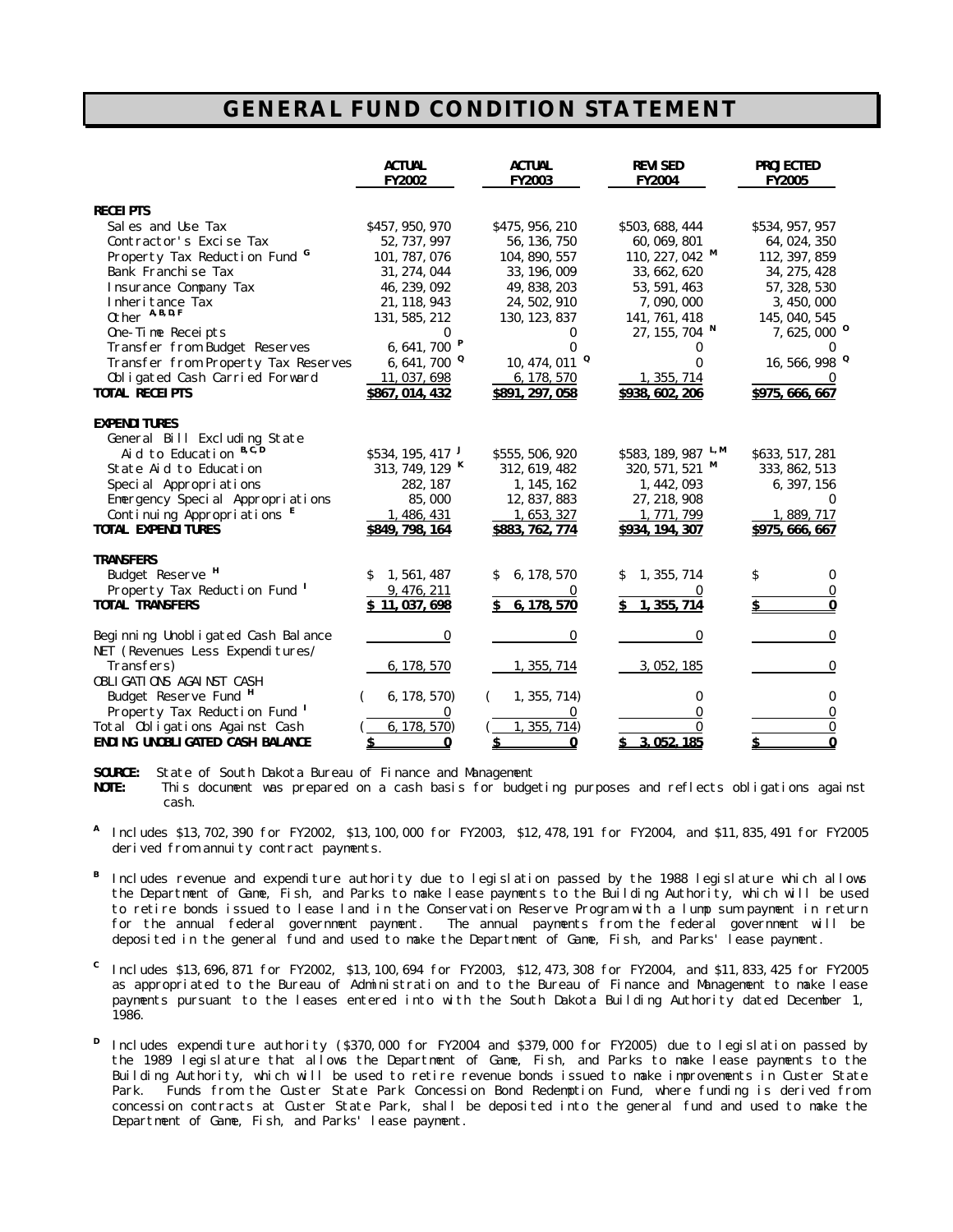- **E** Includes continuous appropriations for the fire premium tax refund (SDCL 10-44-9.1) and payment of special assessments (SDCL 5-14-20). Included in FY2004 and FY2005 is \$80,000 for payment of special assessments and \$1,691,799 and \$1,809,717, respectively, for fire premium tax refunds.
- **F** Included in FY2002 is \$1,900,000 in interest proceeds from the Tobacco Settlement Agreement transferred from the People's Trust Fund to the general fund. Included in FY2003, FY2004, and FY2005 is \$6,040,765, \$17,605,523, and \$17,846,390, respectively, in interest proceeds from the Health Care and Education Enhancement Trust Funds.
- **G** SB225, passed during the 1996 legislative session, requires that the state's proceeds from video lottery be deposited into the Property Tax Reduction Fund. In addition, the bill provides that the Commissioner of the Bureau of Finance and Management may transfer monies available from the Property Tax Reduction Fund to the general fund necessary to provide property tax relief through state aid to education. HB1104, passed by the 2003 legislature, imposed a tax of 4% upon the gross receipts of telecommunications services. Sixty percent of the revenue collected from this tax is deposited into the Property Tax Reduction Fund. The impact of the bill on the Property Tax Reduction Fund is estimated to be \$3.6 million in FY2004 and \$4.1 million in FY2005.
- **H** HB1287 provided that on July 1, 1991, \$20.0 million of the general fund ending unobligated cash balance from FY1991 be transferred into the Budget Reserve Fund. For each year thereafter, the maximum level of funds in the reserve was set at 5% of the general funds appropriated for the prior year in the General Appropriations Act, with the funding coming from any unobligated cash remaining in the general fund at the end of the fiscal year. HB1195, passed by the 2002 legislature, changed the maximum level of funds in the reserve to 10% of the general funds appropriated for the prior year in the General Appropriations Act.
- **I** HB1186, passed during the 1998 legislative session, transfers all remaining unobligated cash at year-end to the Property Tax Reduction Fund, after the transfer to the budget reserve. HB1198, passed during the 2002 legislative session, states the Commissioner of the Bureau of Finance and Management shall transfer any unobligated cash remaining after the transfer into the budget reserve fund into the Property Tax Reduction Fund, if the amount in the Property Tax Reduction Fund does not exceed 15% of the general fund appropriations in the General Appropriations Act for the previous fiscal year.
- **J** The General Bill for FY2002 reflects the passage of HB1237 by the 2002 legislature. This bill amended the FY2002 appropriation bill, spending an additional \$1,487,000 in surplus FY2002 general funds for the following: \$493,500 for a new security system for the South Dakota State Penitentiary in Sioux Falls, \$500,000 for the new Medical School office at the South Dakota School of Medicine, and \$493,500 to the Department of Human Services to serve clients on waiting lists.
- **K** The state aid figure for FY2002 includes an additional \$10.2 million to move from 25%-30% property tax relief. This is consistent with SB225, passed during the 1996 legislative session that provides the Commissioner of the Bureau of Finance and Management the ability to transfer monies available from the Property Tax Reduction Fund to the general fund as necessary to provide property tax relief through state aid to education.
- **L** The general bill for FY2004 reflects the passage of SB1, passed during the special session of the 2003 legislature. This bill amended the FY2004 appropriation bill, spending an additional \$500,000 in general funds for a risk pool for health insurance purposes.
- **M** The federal government provided South Dakota \$66.3 million in fiscal relief for FY2004. The 2004 legislature will be asked to reduce the FY2004 General Appropriations Act by this amount. Revenues from the Property Tax Reduction Fund will also be reduced by the \$66.3 million.
- **N** HB1099, passed by the 2003 legislature, accelerated the proration of interest earnings in the cash flow fund by having 90% of the estimated proration due to the general fund for the next fiscal year transferred to the general fund in the year in which the interest is earned. This results in one year (FY2004) where the general fund will receive two years of earnings deposits. This is estimated to result in additional one-time revenue of \$12.2 million. HB1069, passed by the 2003 legislature, transferred \$15 million to the Petroleum Release Compensation Fund. These funds were transferred to the highway fund during the 2002 legislative session to cover an expected deficit in matching federal highway dollars. This shortfall never occurred; therefore, HB1069 moved the dollars back to the Petroleum Release Compensation Fund. HB1283, the general appropriations bill, transferred the \$15.0 million from the Petroleum Release Compensation Fund to the general fund in FY2004.
- **O** This figure includes a one-time transfer of \$3.0 million from the video lottery operating fund to the general fund, and \$4.6 million in one-time receipts from a securities global settlement.
- **P** HB1197, passed by the 2002 legislature, transferred \$6.6 million from the budget reserve to the general fund to help balance the FY2002 deficit.
- **Q** HB1197, passed by the 2002 legislature, transferred \$6.6 million from the Property Tax Reduction Fund to the general fund to help balance the FY2002 deficit. In FY2003, \$10.5 million was transferred from the